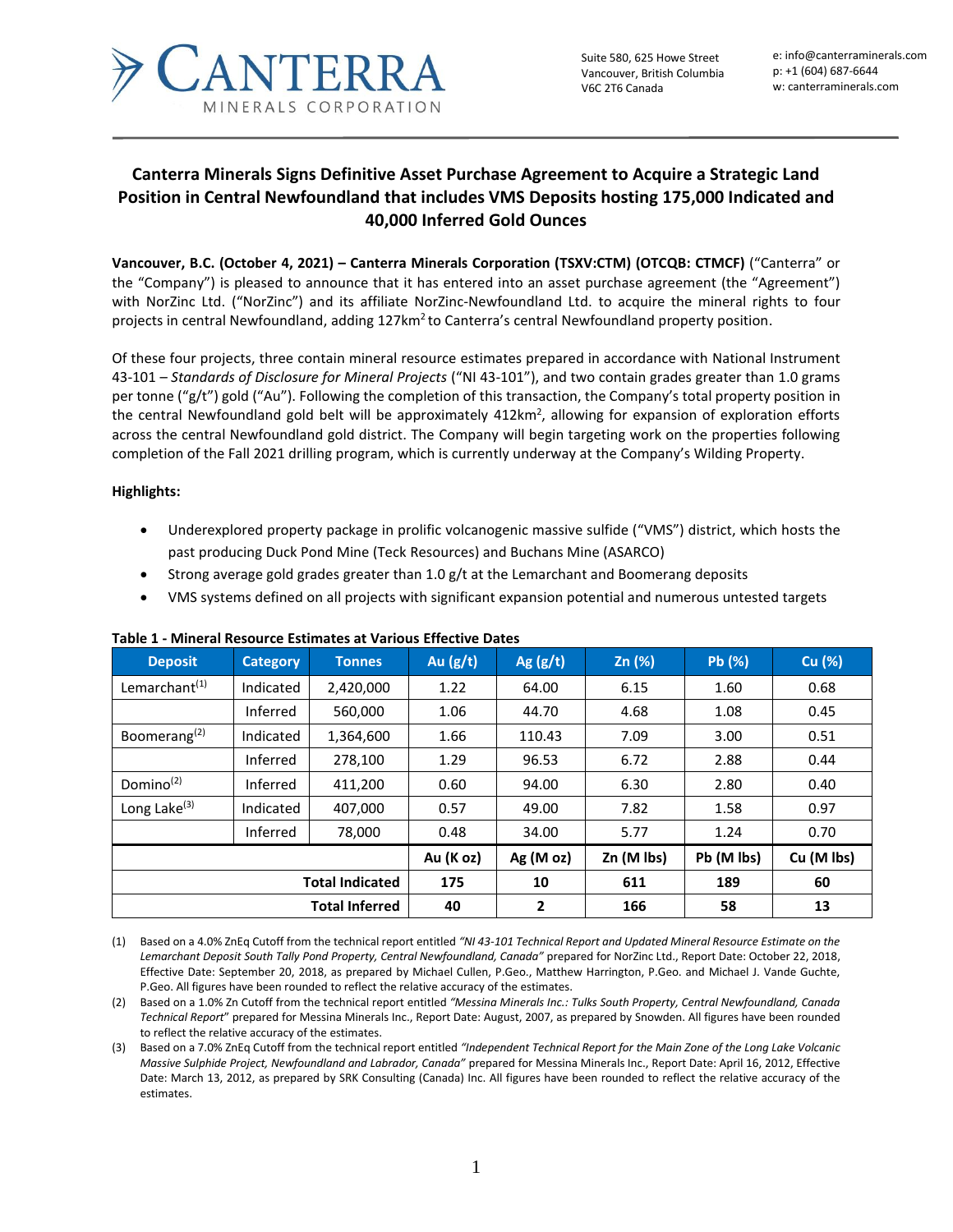Chris Pennimpede, CEO & President of Canterra, commented "*Canterra's goal is to find mineral deposits in central Newfoundland. Purchasing these four assets from NorZinc will bolster our mineral rights position in the central Newfoundland corridor and will provide further opportunity to make a major discovery in the belt. Our current property position around the former Duck Pond Mine has provided us with VMS exploration opportunities in addition to our already established orogenic gold deposit opportunities. These new acquisitions further that VMS exploration potential. As the age-old industry saying goes, "the best place to look for deposits/mines is next to deposits/mines"; Canterra will now be positioned next to Marathon's Valentine Lake Deposits, Teck's Duck Pond Mine and will have a suite of deposits with significant exploration upside. With \$4.5M in cash, and a 412km*<sup>2</sup>*land position covering mineral rights encompassing existing deposits, we expect to be well positioned to make the next mineral discovery in central Newfoundland."*

The four properties to be acquired pursuant to the Agreement are the South Tally Pond property (hosting the Lemarchant deposit), the Tulks South property (hosting the Boomerang-Domino and Tulks East deposits), the Long Lake property (hosting the Long Lake "Main Zone" deposit) and the Victoria Mine property (host to a historical copper mine) (collectively, the "Properties"). The location of the Properties are shown on the map below:



**Figure 1 - Location of NorZinc Properties**

## **South Tally Pond Project**

The South Tally Pond property covers 9km<sup>2</sup> and is located  $\sim$  20 km southwest of the past-producing Duck Pond Mine (operated by Teck Resources between 2007 and 2016), and is underlain by the volcano-sedimentary Victoria Lake Supergroup. The project contains the Lemarchant deposit, a VMS deposit within a 4km long, 700m wide sequence of altered volcanic rocks, similar to the Duck Pond Mine deposit. The Lemarchant deposit contains >1 g/t Au in both the indicated and inferred categories, with an estimated indicated mineral resource of 2,420,000 tonnes at a gold grade of 1.22 g/t giving  $\degree$ 95,000 oz Au (Table 2).

| Table 2: Lemarchant Deposit Mineral Resource Estimate at 4.0% Zn Eq. Cutoff (Effective September 20, 2018) <sup>(1)(2)</sup> |  |  |
|------------------------------------------------------------------------------------------------------------------------------|--|--|
|                                                                                                                              |  |  |

| Category  | <b>Tonnes</b> | Au (g/t)     | Ag(g/t) | Zn (%) | Pb (%) | <b>Cu</b> (%) |
|-----------|---------------|--------------|---------|--------|--------|---------------|
| Indicated | 2.420.000     | 1 วว<br>⊥.∠∠ | 64.04   | 6.15   | 1.60   | 0.68          |
| Inferred  | 560,000       | 1.06         | 44.67   | 4.68   | 1.08   | 0.45          |

(1) Based on a 4.0% ZnEq Cutoff from the technical report entitled *"NI 43-101 Technical Report and Updated Mineral Resource Estimate on the Lemarchant Deposit South Tally Pond Property, Central Newfoundland, Canada"* prepared for NorZinc Ltd., Report Date: October 22, 2018,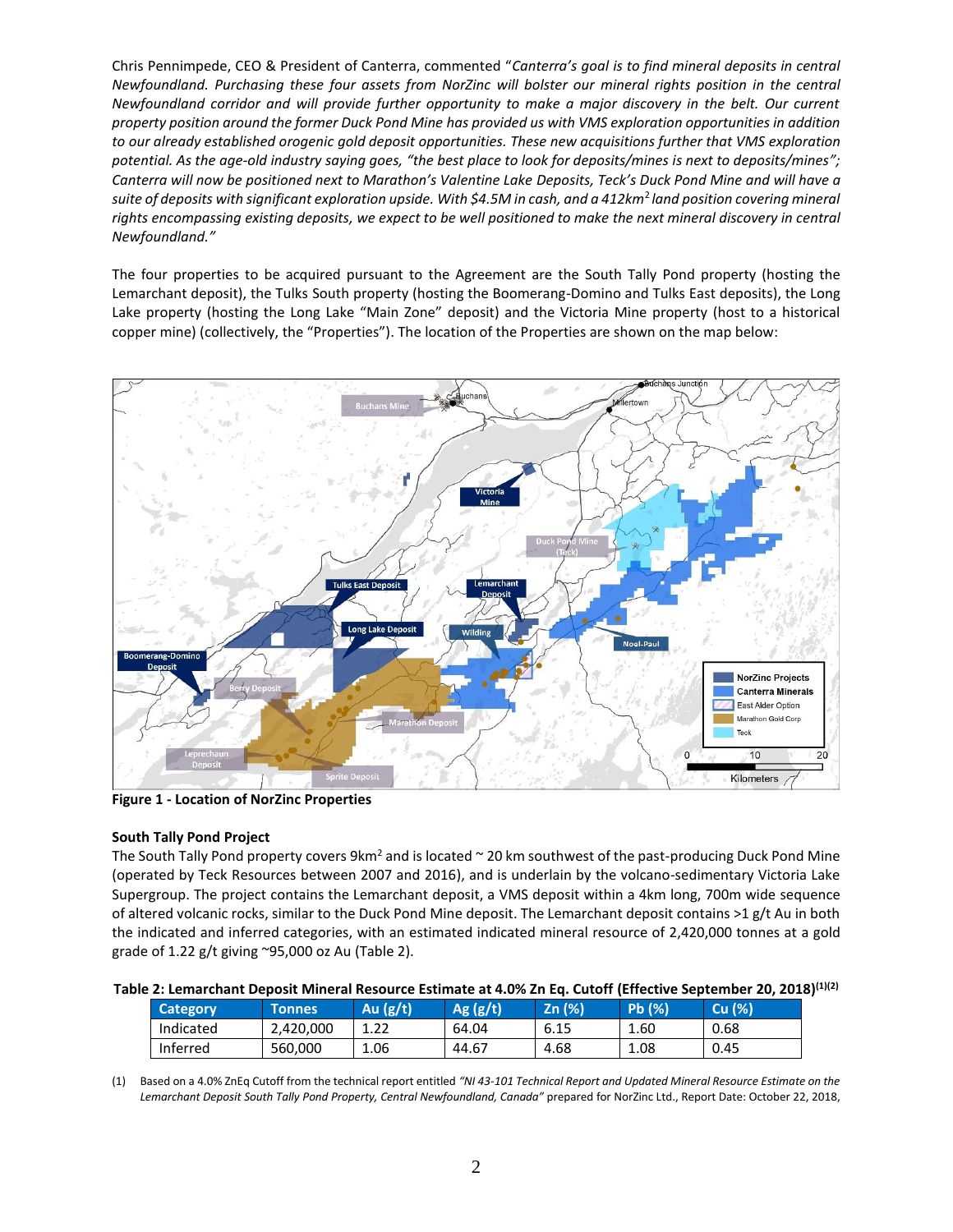Effective Date: September 20, 2018, as prepared by Michael Cullen, P.Geo., Matthew Harrington, P.Geo. and Michael J. Vande Guchte, P.Geo.

(2) Mineral resources are not mineral reserves and do not have demonstrated economic viability. Resource tonnages have been rounded to the nearest 10,000. Totals may vary due to rounding. Price assumptions used were US\$1.10/pound for zinc, US\$1.00/pound for lead, US\$3.21/pound for copper, US\$1,351/ounce for gold and US\$19/ounce for silver. Metal recoveries used were 91.46% Zn, 82.42% Pb, 79.50% Cu, 84.23% Au and 68.22% Ag.

The South Tally Pond property lies directly north of Canterra's Wilding Property, where a continuation of the goldbearing Valentine Lake Shear Zone (VLSZ) has recently been identified and which is currently being drilled as part of Canterra's Fall drilling program.

#### **Tulks South Project**

The Tulks South project is located 48km west of the Duck Pond Mill complex (78km by road) and is comprised of mineral licences and a mining lease totaling 76km<sup>2</sup>. The Tulks South project contains the Boomerang-Domino deposits which have a 2007 mineral resource estimate [\(Table 3\)](#page-2-0). In addition, the project contains the Hurricane lens that is not included in the mineral resource estimate. Drill programs in 2014 and 2017 have expanded the known mineralization at Hurricane and Boomerang. The Boomerang-Domino deposits contain significant gold and silver, with ~73,000 ounces ("oz") of gold contained in the Indicated category at a grade of 1.66 g/t Au.

| Table 3: Ever Doomerang Dommo mineral negoaree Egumate at 170 En eat on |                 |               |            |            |        |               |        |
|-------------------------------------------------------------------------|-----------------|---------------|------------|------------|--------|---------------|--------|
| <b>Deposit</b>                                                          | <b>Category</b> | <b>Tonnes</b> | Au $(g/t)$ | Ag $(g/t)$ | Zn (%) | <b>Pb</b> (%) | Cu (%) |
| Boomerang                                                               | Indicated       | 1.364.600     | 1.66       | 110.2      | 7.07   | 3.00          | 0.51   |
|                                                                         | Inferred        | 278.100       | 1.29       | 96.5       | 6.72   | 2.88          | 0.44   |
|                                                                         |                 |               |            |            |        |               |        |

Domino Inferred 411,200 0.60 94.0 6.30 2.80 0.40

<span id="page-2-0"></span>**Table 3: 2007 Boomerang Domino Mineral Resource Estimate at 1% Zn Cut-off(1)(2)**

(1) Based on a 1.0% Zn Cutoff from the technical report entitled *"Messina Minerals Inc.: Tulks South Property, Central Newfoundland, Canada Technical Report*" prepared for Messina Minerals Inc., Report Date: August, 2007, as prepared by Snowden.

(2) Mineral resources are not mineral reserves and do not have demonstrated economic viability.

In addition to the Boomerang-Domino Deposit, the Tulks South Project contains the Tulks East Deposit, on which 118 drillholes (totaling 24,000m) have been drilled, and that contains a historical mineral resource estimate.

#### **Long Lake Project**

The Long Lake project lies 50 km southwest of the Duck Pond mine (90 km by road) and covers 40km<sup>2</sup>, located immediately to the north of Marathon Gold's Victory Deposit. The Long Lake project is underlain by the volcanic Tulks Hill Group (Victoria Lake Supergroup) and contains the Long Lake "Main Zone" VMS deposit, hosted on the limb of an isoclinal syncline. The results of a 2012 Mineral Resource Estimate ("MRE") for the Main Zone are shown below (Table 4), and mineralization has been extended by 2014 drilling (not included in the MRE).

| <b>Category</b> | <b>Tonnes</b> | lu (g/t) | Ag (g/t) | Zn (%)      | Pb (%) | Cu (%) |
|-----------------|---------------|----------|----------|-------------|--------|--------|
| Indicated       | 407,000       | 0.57     | 49.0     | 7.82        | 1.58   | 0.97   |
| Inferred        | 78,000        | 0.48     | 34.0     | $-1$<br>J.I | 1.24   | 0.70   |

| Table 4: 2012 Long Lake Deposit Mineral Resource Estimate at 7.0% ZnEq. Cutoff (Effective March 13, 2012) <sup>(1)(2)</sup> |  |
|-----------------------------------------------------------------------------------------------------------------------------|--|
|-----------------------------------------------------------------------------------------------------------------------------|--|

(1) Based on a 7.0% ZnEq Cutoff from the technical report entitled *"Independent Technical Report for the Main Zone of the Long Lake Volcanic Massive Sulphide Project, Newfoundland and Labrador, Canada"* prepared for Messina Minerals Inc., Report Date: April 16, 2012, Effective Date: March 13, 2012, as prepared by SRK Consulting (Canada) Inc.

(2) Mineral resources are not mineral reserves and do not have demonstrated economic viability. All figures have been rounded to reflect the relative accuracy of the estimates. Reported at a cut-off of 7.00 percent zinc equivalent based on an underground mining scenario, metallurgical recoveries of 80 percent zinc, 40 percent copper, 70 percent lead and 50 percent silver. Gold grades were not used in the metal equivalent calculation. Metal price assumptions of US\$1.00/pound for zinc, US\$4.00/pound for copper, US\$1.20/pound for lead and US\$40.00/troy ounce silver.

#### **Victoria Mine**

The Victoria Mine property includes a copper mine operated around the turn of the nineteenth century, which was explored by both Noranda in the 1990s and Celtic Minerals Ltd. between 1999 and 2007.

## **Terms of the Agreement**

The Agreement provides for the acquisition of the Properties for \$250,000 in cash and 6,625,000 common shares (the "Consideration Shares") of Canterra (the "Acquisition"), representing an approximate 9.1% ownership interest,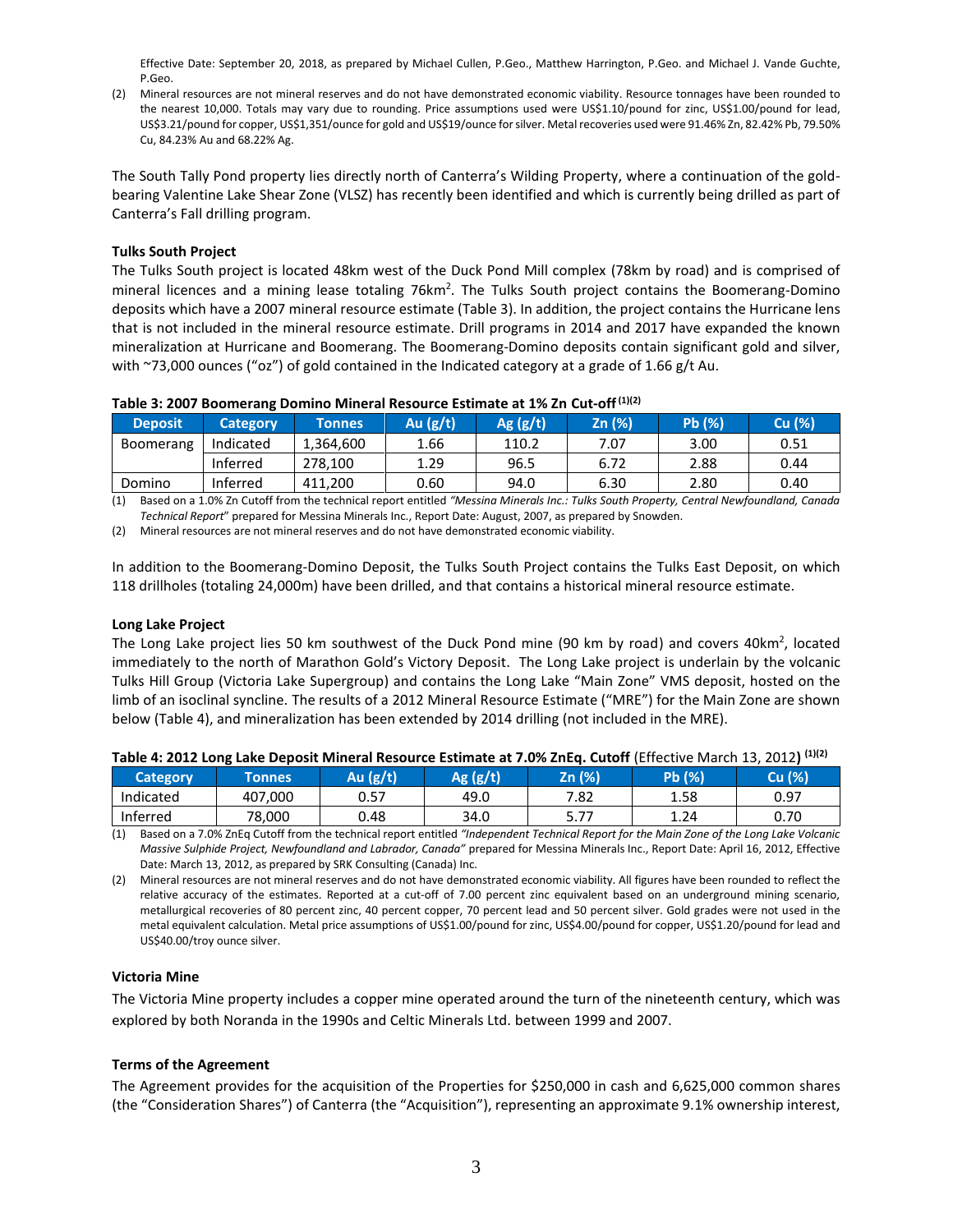together representing a total consideration value of approximately \$2,237,500 based on a closing price of \$0.30 per share.

The Consideration Shares issued to NorZinc will be subject to contractual lock-up requirements pursuant to which, except in certain circumstances, 3,000,000 Consideration Shares may not be transferred until the date that is six months following closing and the remaining 3,625,000 Consideration Shares may not be transferred until the date that is 12 months following closing. The Consideration Shares will also be subject to a statutory hold period expiring four months and one day from the closing.

Completion of the Acquisition is expected to occur in mid-November 2021 and remains subject to customary conditions for transactions of this nature, including third party consents and waivers, and the acceptance of the Acquisition by the TSX Venture Exchange.

### **About Canterra Minerals**

Canterra is earning a 100% interest in the Wilding and Noel Paul Gold Projects, located 50km south, by logging road, from Millertown and directly northeast of Marathon Gold's Valentine Lake Gold Project in Central Newfoundland. The 285km<sup>2</sup> property package includes 50km of the northeastern strike-extension of the Rogerson Lake Structural Corridor, which hosts Marathon Gold's Valentine Lake deposits, Matador Mining's Cape Ray deposit, Sokoman's Moosehead discovery and TRU Precious Metals' Golden Rose and Twilight discoveries. A \$2.75 million exploration program is underway, focusing on drilling and surface exploration on the Wilding Gold Project. This program will include additional diamond drilling on the existing zones and follow up trenching and diamond drilling on numerous targets identified from previous soil geochemistry sampling. Canterra's team has more than 100 years of experience searching for gold and diamonds in Canada and has been involved in the discovery of the Snap Lake diamond mine, in addition to the discovery of the Blackwater Gold deposit in British Columbia, Canada.

The scientific and technical information contained in this news release was reviewed and approved by Christopher Pennimpede, P.Geo., President & CEO of Canterra. Mr. Pennimpede is a Qualified Person as defined by NI 43-101.

## **ON BEHALF OF THE BOARD OF CANTERRA MINERALS CORPORATION Chris Pennimpede President & CEO**

Additional information about the Company is available at [www.canterraminerals.com](http://www.canterraminerals.com/s/Home.asp) For further information, please contact: +1 (604) 687-6644 Email: [info@canterraminerals.com](mailto:info@canterraminerals.com)

*Neither TSX Venture Exchange nor its Regulation Services Provider (as that term is defined in policies of the TSX Venture Exchange) accepts responsibility for the adequacy or accuracy of this release.*

#### **Cautionary Note Regarding Forward-Looking Information**

*This news release contains statements that constitute "forward-looking information" (collectively, "forward-looking statements") within the meaning of the applicable Canadian securities legislation. All statements, other than statements of historical fact, are forward-looking statements and are based on expectations, estimates and projections as at the date of this news release, and include statements with respect to the anticipated timing for closing of the Acquisition, statements with respect to the estimates of mineral resources on the properties to be acquired by the Company, statements with respect to the Company having a suite of deposits with significant exploration upside and statements with respect to the Company's expectation to be well positioned to make that next mineral discovery in central Newfoundland. Any statement that discusses predictions, expectations, beliefs, plans, projections, objectives, assumptions, future events or performance (often but not always using phrases such as "expects", or "does not expect", "is expected", "anticipates" or "does not anticipate", "plans", "budget", "scheduled", "forecasts", "estimates", "believes" or "intends" or variations of such words and phrases or stating that certain actions, events or results "may" or "could", "would", "might" or "will" be taken to occur or be achieved) are not statements of historical fact and may be forward-looking statements. Consequently, there can be no assurances that such statements will prove to be accurate and actual results and future events could differ materially from those anticipated in such statements. Except to the extent required by applicable securities laws and the policies of the TSX Venture Exchange, the Company undertakes no obligation to update these forwardlooking statements if management's beliefs, estimates or opinions, or other factors, should change. Factors that could cause future results to differ materially from those anticipated in these forward-looking statements include risks associated with the failure to complete the terms of the Agreement, possible accidents and other risks associated with mineral exploration operations,*